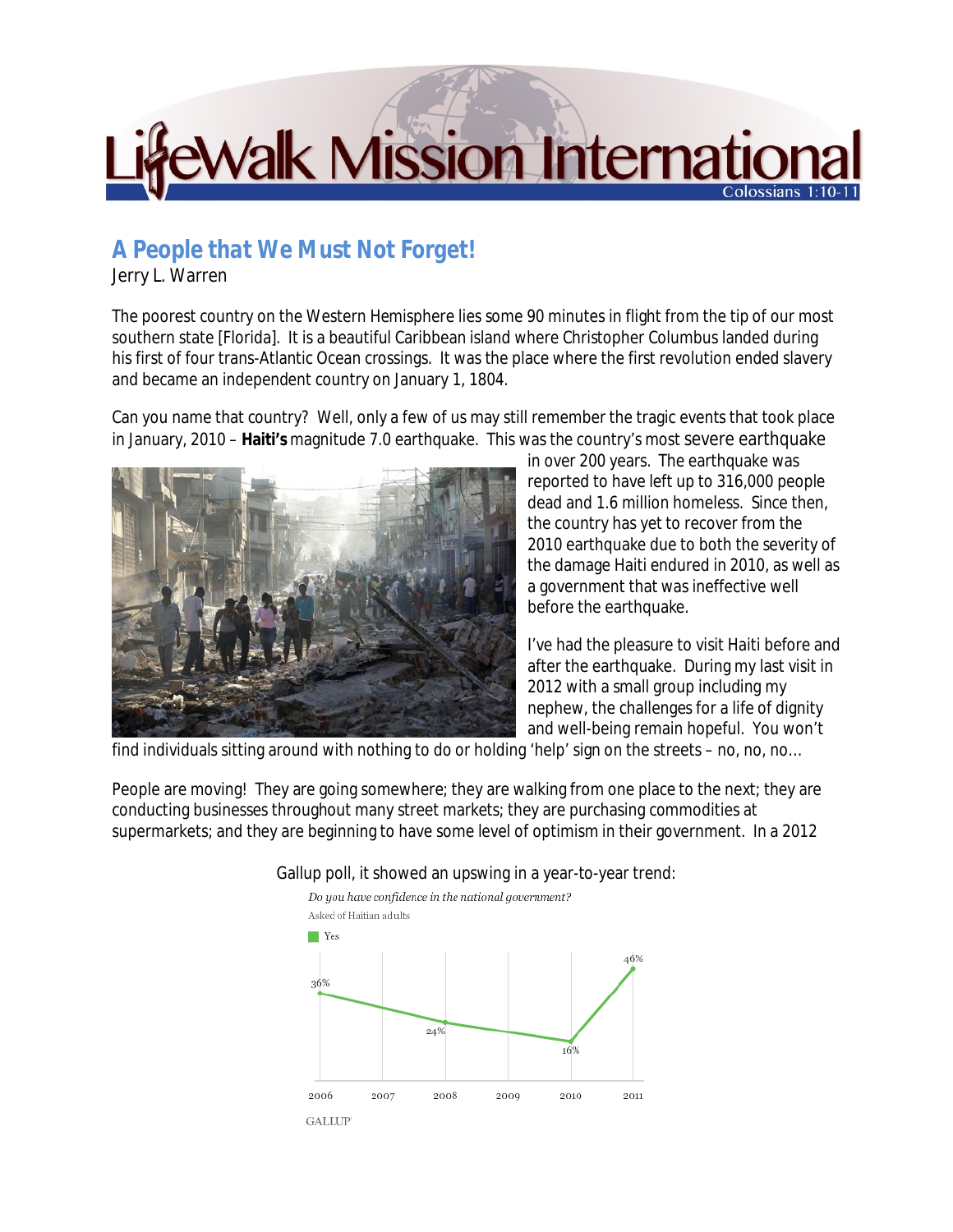Do they have economic challenges? Yes. Are living conditions bad there? Yes. Should we give up and turn our backs on them? No.

My first travel to Haiti was back in December 2004 where we stayed with a large group of orphans in a small township called St. Ard. From tiny tots wearing diapers to tweens eager to ask many questions, we felt blessed to be with them! These kids lived in a modest home and space was not premium. They had no television in the home so each night they entertained themselves by singing together. During the darken night filled with stars and without any musical instruments, their soft voices blended together in an impressionable harmony! It was so easy to fall asleep each night (smile)! **Continue to next page**



*LifeWalk Mission International Upcoming Events* 

• • •

June, 2014 – Launch of 2015 LMI Mission Trips!

June 23, 2014 – F.E.E.D. Event Our second **F**riendly **E**at & **E**ducation **D**inner will focus on the country of Haiti

August 15, 2014 – Third Quarter Footprint Newsletter Released

August, 2014 – LMI Proposed Mission Expedition to Jamaica